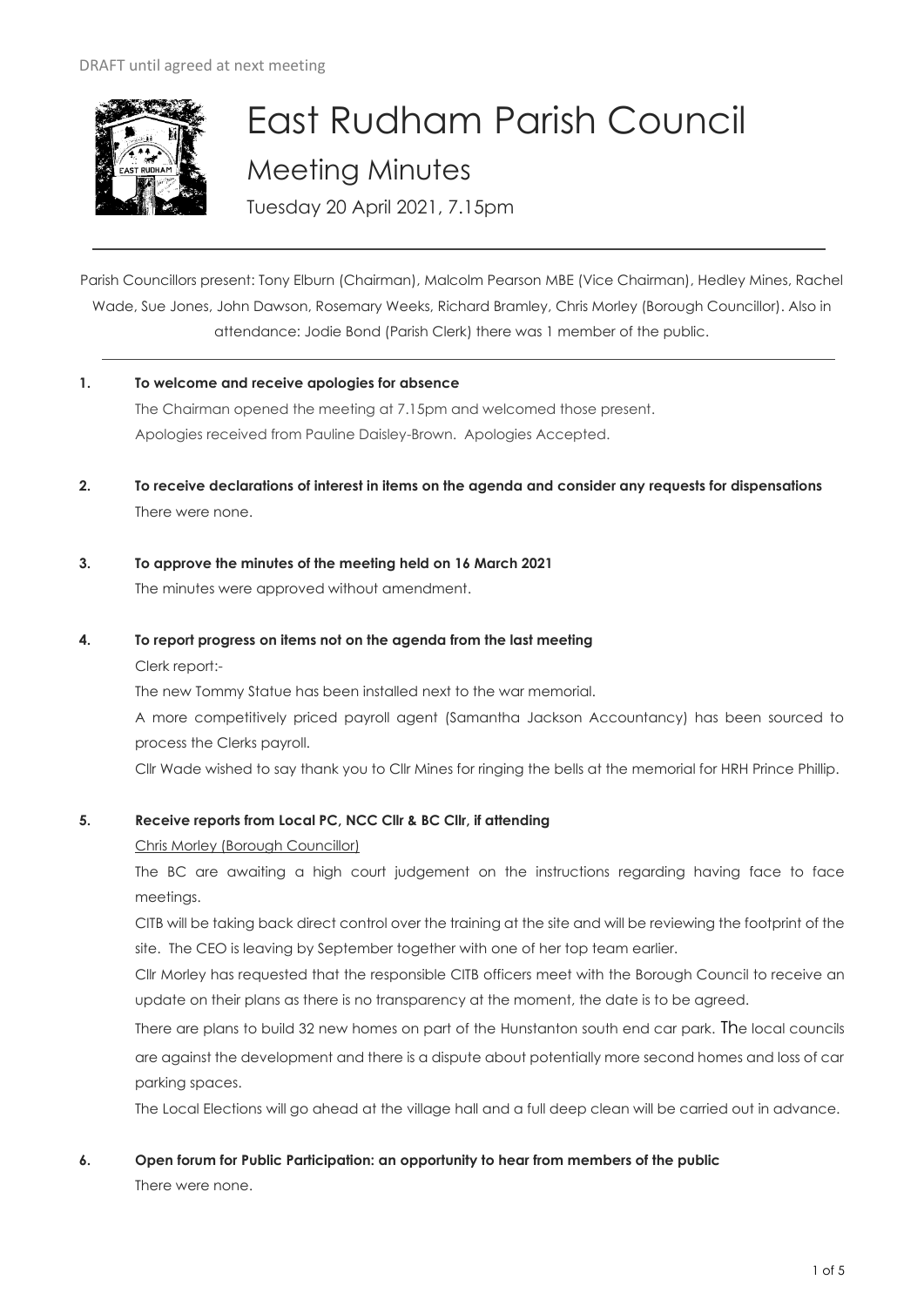## **7. To receive updates from council members (for information only)**

Cllr Pearson announced that local PC Lee Anderton will be leaving, and a new police officer will be coming along to a coffee morning in the village. Everyone is welcome to say their farewells to PC Anderton and welcome the new PC. Further details to follow.

7.1 Jack's Lane Windfarm Community Fund

Cllr Bramley advised that there is no further update. Cllr Elburn advised that NCF will not make a decision until late June.

#### 7.2 SAM2 update

Cllr Mines report is as follows: -

Site is North side of the village green monitoring King's Lynn bound traffic.

|                | Latest                 | Previous               |  |
|----------------|------------------------|------------------------|--|
| Dates          | 25/2/2021 to 24/3/2021 | 6/11/2020 to 3/12/2020 |  |
| 85thpercentile | 32.0mph                | $31.6$ mph             |  |
| Max speed      | 70mph at 7:55am        | 95mph at 13:10         |  |
| No. vehicles   | 65453                  | 67250                  |  |
| $% > 30$ mph   | 24%                    | 20%                    |  |

Cllr Mines mentioned the item from our last meeting of liaising with West Rudham Parish Council regarding positioning the SAM2 machines in conjunction with each Parish. It was discussed and agreed that Cllr Mines will forward a schedule to the Clerk for West Rudham Parish Council so that they could coincide with the rota if possible.

Cllr Pearson will organise a site meeting to discuss speeding issues and consider an additional SAM2 and or additional sites for the existing machine.

- 7.3 Conservation Area in Churchyard No further update.
- 7.4 Village Christmas Tree No further update.

7.5 Litter Pick Update

The annual litter pick went ahead 2 weeks ago, and it was very successful, thanks to Cllr Mines for suggesting and agreeing to dispose of the litter in residential bins on this occasion. This was due to the Borough Council being unable to collect the accumulated rubbish under the current Covid-19 restrictions. Cllr Mines advised that some more supplies are needed including bin liners, hoops and pickers. Cllr Elburn will enquire about more equipment.

Cllr wade mentioned that the local school are also doing a litter picking campaign at the moment.

#### **8. Open Spaces & Highways Issues**

There was some discussion regarding the river maintenance and ongoing flood plan work.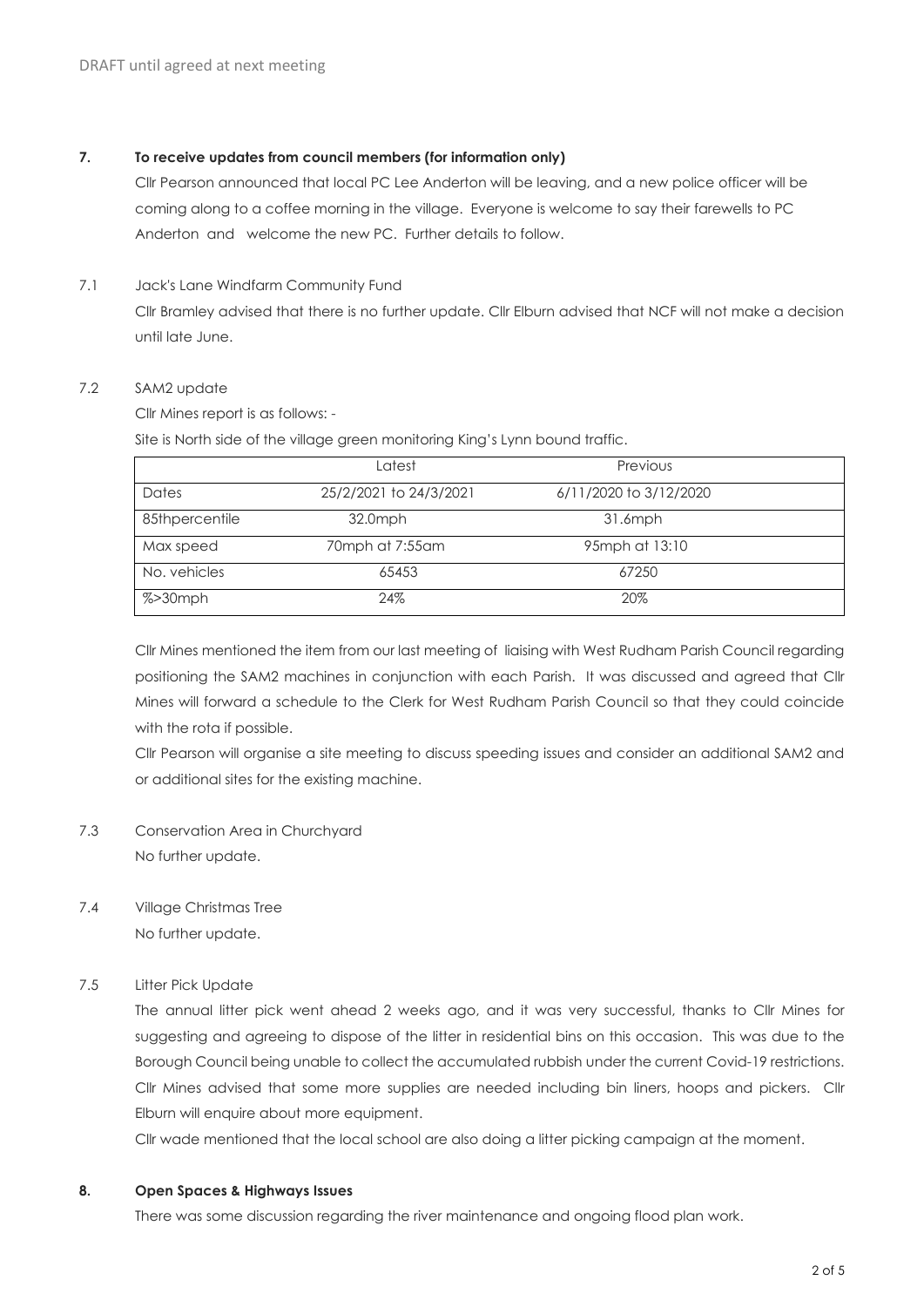## 8.1 Village Green Update

The temporary picnic tables are now set up on the green and have been very successful. There were some changes required regarding the use of plastic instead of glass for the takeaway drinks on the green.

Cllr Elburn proposed that the tables remain on the green through the summer holidays. This decision can be reviewed at each meeting. All AGREED.

The last piece of fencing is due to be fitted at the end of April. Awaiting the date.

## 8.2 School Access (PPS Fund) Update

The agreed £600 payment has been sent to Highways. Completion date to be advised in due course.

#### 8.3 UK Power Networks - Proposed Undergrounding Project Update

UKPN are proposing to move high voltage power lines and need to install a new transformer. The proposed position, on the verge outside the former rectory, would be very unsightly and therefore Cllr Elburn has suggested that they install the transformer set back behind the pond, and screening it may be an option. The contractors are agreeable to this suggestion; however, agreement is still required from UKPN. Once they agree, contact will be made firstly with the immediate residents around the pond area to obtain their views and comments. Further update to follow.

## **9. Play Park Update**

- The Jack Lane bid will not be decided until late June. Results of the CIL bid is also not expected for some weeks yet.
- Cllr Wade confirmed that the weekly visual play area inspections have been continuing. Cllr Elburn agreed to do next week's check. It was discussed and agreed to continue with the weekly visual checks and the independent annual inspection on the play area equipment as this meets our insurance requirements.

#### **10. East Rudham Cemetery**

Nothing to report.

#### **11. Newsletter**

Cllr Weeks would like to receive inclusions by 10<sup>th</sup> May please. Clerks report to be sent after May's meeting.

#### **12. Planning Matters**

Land to the rear of the Butchers shop on Station Road (Smoke Houses). No further update received.

12.1 To receive results of applications.

20/02046/F Rock Cottage Broomsthorpe Road East Rudham King's Lynn Norfolk PE31 8RG Proposed extensions and alterations PC comment - Supports | KLWNBC decision – Permitted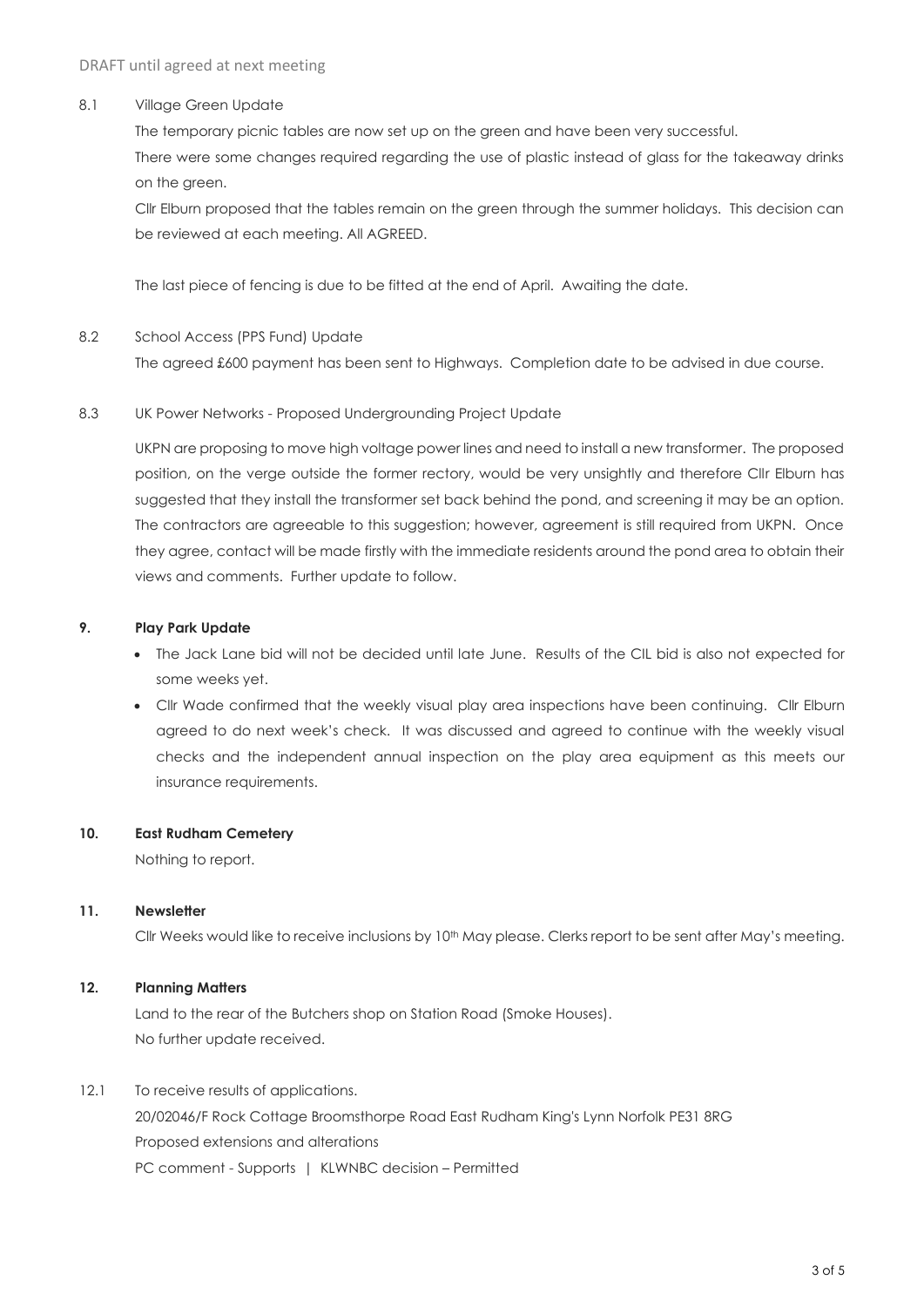20/01833/F The Firs 32 Bagthorpe Road East Rudham King's Lynn Norfolk PE31 8RA Proposed addition of part first floor to barn conversion approved under ref: 18/00379/F PC comment - Supports | KLWNBC decision – Awaiting

21/00090/F Holly Lodge Station Road East Rudham King's Lynn Norfolk PE31 8SU Single storey side extension to existing dwelling house PC comment - Supports | KLWNBC decision – Permitted

21/00182/F Broomsthorpe Hall Tatterford Road Broomsthorpe East Rudham Norfolk PE31 6TQ Variation of Condition 9 of Planning Permission 13/00514/F: Conversion of redundant agricultural buildings to 6 residential dwellings PC comment - Supports | KLWNBC decision – Awaiting

21/00175/RM Land NW of St Patricks Villa Back Lane East Rudham Norfolk Pair of detached self-build dwelling and garages PC comment - Supports | KLWNBC decision – Awaiting

21/00263/F . 15 Eye Lane East Rudham King's Lynn Norfolk PE31 8RJ Proposed side extension PC comment - Supports | KLWNBC decision - Awaiting

21/00233/F The Close Station Road East Rudham Norfolk PE31 8SU An open fronted timber framed garden room PC comment - Supports | BCKLWN decision - Awaiting

12.2 To receive applications for consideration 21/00498/F | Land NE of 5 Eye Lane And S of The Bungalow Fakenham Road, East Rudham Norfolk Proposed residential development PC Comment – Supports with some highway concerns | BCKLWN – Awaiting

## **13. Correspondence**

Cllr Elburn had received many complaints about the 'Private' signs that have been erected by a resident between Clock Cottage on Back Lane and Broomsthorpe Road. Clerk to contact Borough Council and County Council for confirmation of the public right of way. Clerk to copy Cllr Morley in on the email.

# **14. Finance**

The John Deere mower insurance is due for renewal on 1st May. The renewal price is £186.98. Chairman proposed to accept the renewal quote. Seconded by Cllr Pearson. All AGREED.